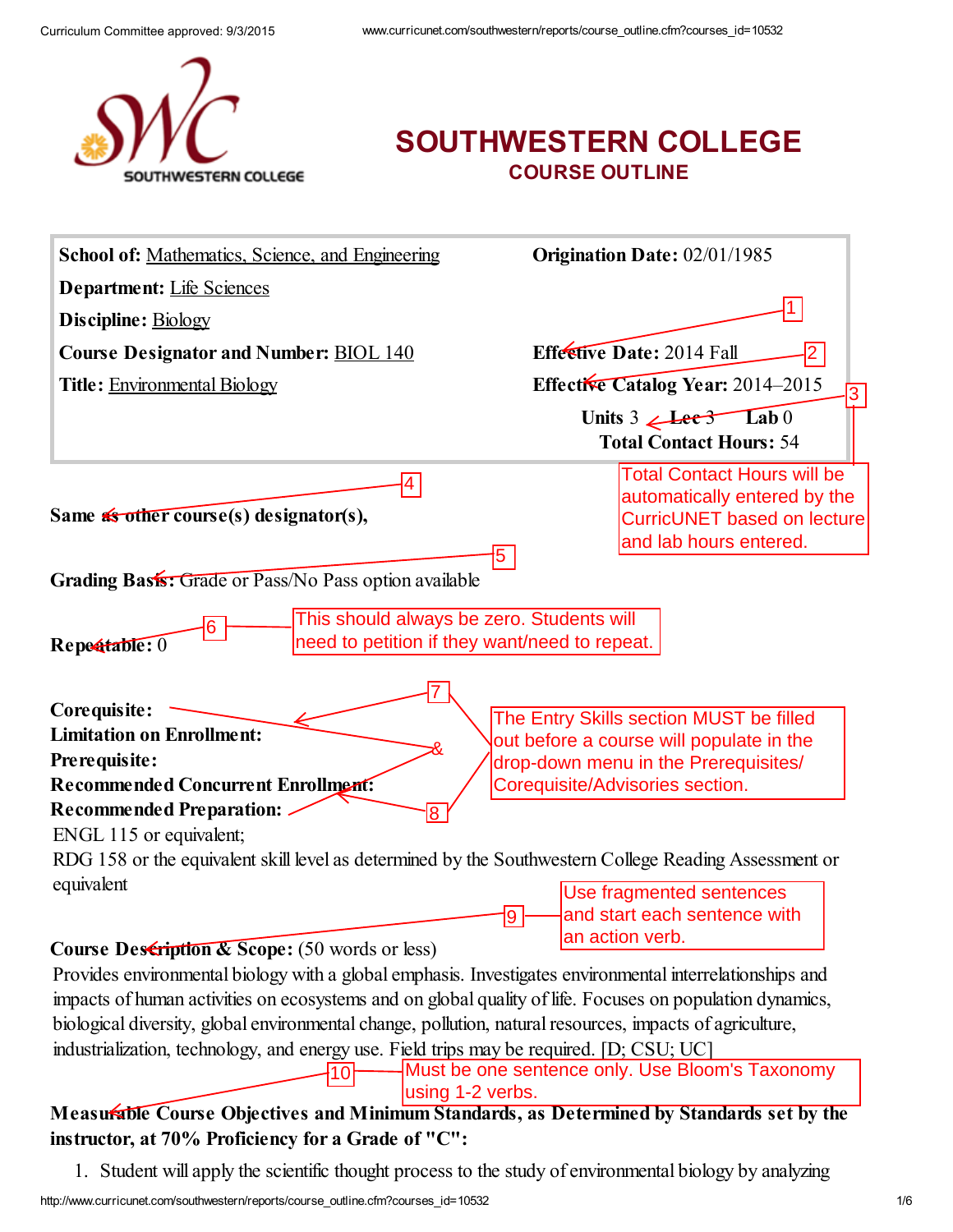current environmental issues.

- 2. Student will describe and analyze the nature of Earth's physical environment (atmosphere, lithosphere, and hydrosphere), including geologic processes and biogeochemical cycles.
- 3. Student will describe and analyze the nature of Earth's biosphere and ecosystems.
- 4. Student will describe and analyze characteristics of populations (growth curves, keystone species, density, abundance, carrying capacity, ecological stability, and community structure.)
- 5. Student will describe and explain processes of evolution and speciation.
- 6. Student will evaluate the importance of biological diversity, and assess current rates and causes of species extinction and habitat destruction.
- 7. Student will diagram energy flow through trophic pyramids, food chains and food webs, contrast types of producers and consumers, as well as analyze and describe global differences in biomass and productivity.
- 8. Student will compare and contrast international differences in ways humans impact their environments.
- 9. Student will survey and describe types of environmental pollution, as well as categorize and explain their sources, causes, and impacts on organisms and ecosystems.
- 10. Student will analyze and explain the principles of environmental sustainability, as well as describe and discuss changes individuals can make to improve local and global environmental health.

11

#### Core Content to be covered in all sections:

1. Approximately 15% of course Environmental sciences

Create topics based on objectives using at least two (2) bulleted sub-topics to demonstrate additional information for each topic.

- Scientific thought process, critical thinking and analysis of current issues
- Changing environmental ethics and perspectives
- Environmental and social justice
- 2. Approximately 4% of course

Environmental economics and policies

- U.S. and international economies and environmental policies
- Economic value of natural resources, ecosystems, and biodiversity
- Role and power of consumers
- 3. Approximately 4% of course

Chemistry and the environment

- Basic chemistry
- Environmental sources of energy
- Global biogeochemical cycles
- 4. Approximately 4% of course

**Biosphere** 

- Ecosystems (communities and habitats)
- Energy transfer through trophic levels, food chains, and food webs
- Community structure, succession and biomes
- 5. Approximately 5% of course

**Biodiversity** 

- Speciation, evolution, natural selection, and extinction of species
- Role of species in ecosystems and the importance of biodiversity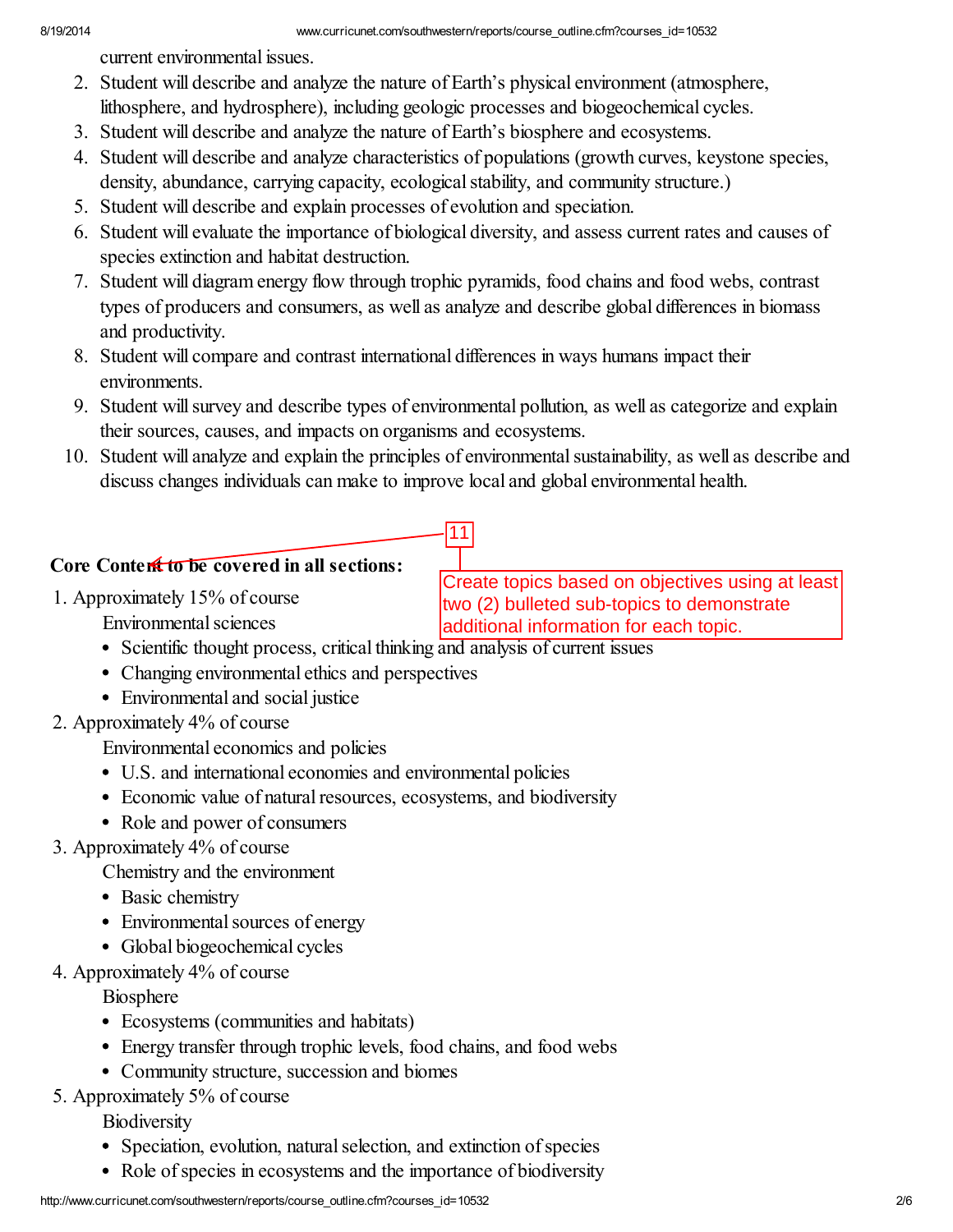- Factors that increase or decrease biodiversity
- Conservation biology
- 6. Approximately 5% of course

Population structure and dynamics

- Population ecology (size, abundance, distribution, reproductive strategies, growth patterns, and carrying capacity)
- Competition for limited resources
- 7. Approximately 10% of course
	- Human population biology
	- Age pyramids and regional demographics
	- Environmental impact
	- Ecologic footprint
- 8. Approximately 4% of course

Lithosphere

- Anatomy of the lithosphere
- Reasons for declining percent of arable land available for agriculture or livestock
- Soil degradation and conservation, erosion, and desertification
- Use of fertilizers, persistent pesticides, and biological pest control
- 9. Approximately 4% of course

**Agriculture** 

- Sustainable agriculture and food production
- Preservation of pollinator species and use of non-native predator species
- Impact of agriculture on ecosystems
- Agricultural use of biotechnologies
- 10. Approximately 4% of course

Urban growth

- Urban growth, sprawl, and "smart" or "green" cities
- Environmental impact
- Vulnerability of coastal urban areas to catastrophic events
- 11. Approximately 4% of course

Management of wild lands

- Forests (resource management, fire policy, and sustainable forestry)
- Public parks, wildlife refuges, and sanctuaries (size and design)
- Invasive species
- 12. Approximately 5% of course

Environmental pollution

- Toxicology
- Chemical pollutants
- Mutagens, carcinogens, teratogens, and endocrine disrupters
- Path of toxins through food chain (biological accumulation and magnification)
- Risk assessment and management
- 13. Approximately 4% of course

Hydrosphere

- Hydrologic cycle and global water resources
- Decline and degradation of water resources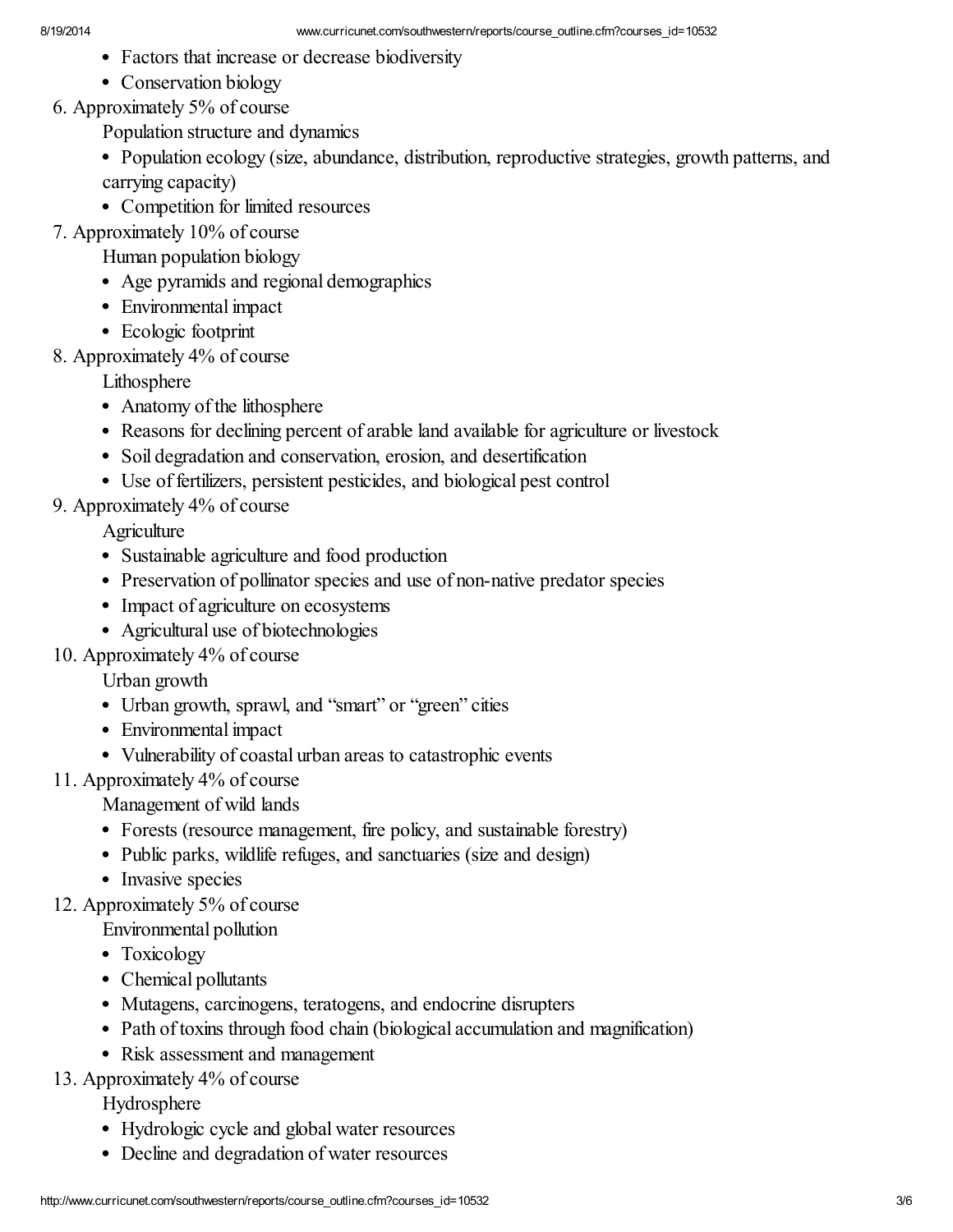- Unequal distribution of water
- 14. Approximately 10% of course

**Oceans** 

- Ecosystems
- Patterns of productivity
- Conservation and human impact
- Relationship with climate
- 15. Approximately 9% of course

#### Atmosphere

- Characteristics and relationship with climate
- Pollution and greenhouse gases
- Normal cycles of climate change
- Estimates, predictions, and causes of abnormal climate change
- 16. Approximately 6% of course

Energy

- First law of thermodynamics
- Second law of thermodynamics
- Nonrenewable and renewable energy sources and their environmental impacts

## 17. Approximately 3% of course

Waste management

- Management of solid wastes, sewage, and water treatment
- Disposal and recycling of industrial wastes
- Pollution controls
- Global impacts

NOTE: For specific details, see instructor's syllabus.

Click on all boxes that apply to the course.

## Method of **evaluation** to determine if objectives have been met by students:

12

- 1. Quizzes
- 2. Service learning
- 3. Computer assignments
- 4. Oral presentations
- 5. Report notebooks
- 6. Role-playing participation in class activities
- 7. Essay
- 8. Problem solving
- 9. Class activities
- 10. Written assignments
- 11. Objective test
- 12. Student knowledge
- 13. Competency-based written and practical tests
- 14. Individual activity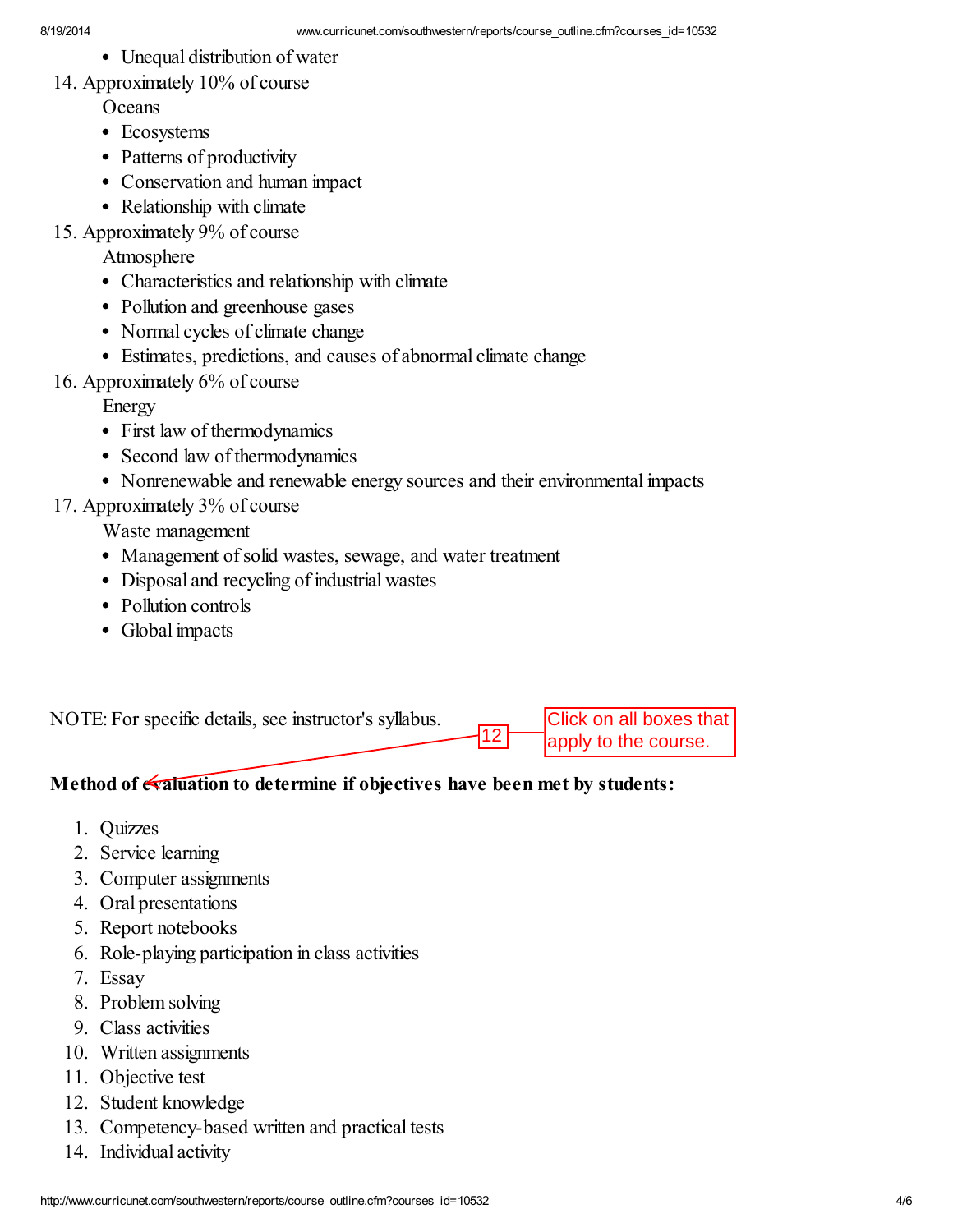15. Case studies

Use if additional methods of evaluation are identified.

Use full sentences. Write as if you are speaking to the students. Provide length and delivery mode for each assignment. Do not write like objectives.

assignments are mandatory for **ALL** courses.

Reading, Writing, and Critical Thinking

#### Other **Methods** of evaluation:

#### Example of Assignments:

Reading

As preparation for next week's discussion, read Chapter 9, "Global Atmospheric Changes" in "Visualizing Environmental Science."Write a two-page (single-spaced, typed) analytical essay explaining an actual example or area of evidence used in current climatology models measuring the rate of global warming.

 $\frac{13}{14}$ 

#### Writing

Write a three-page (single-spaced, type) analysis on the environmental ramifications of Japan's 2011 tsunami. Focus on one example or area of evidence and show its immediate and long-term environmental ramifications or implications. You will present your example or evidence to your peer team next week in class. Use a minimum of five resources, include in-text citations, as well as a "Literature Cited" section at the end of your paper.

#### Critical Thinking

After watching the Nova documentary "Earth from Space", present a logical, evidence-based argument to defend or oppose continued monitoring of Earth from space. Include and explain, in depth, actual examples and evidence to support your position. Include in-text citations and a "Literature Cited" section at the end of your paper. Your essay will help form the basis for our class discussion at the beginning of our next meeting.



#### Instructional Methodology:

Requires a minimum of three (3) hours of work per unit, including class time.

- 1. Audiovisual
- 2. Discussion
- 3. Group activity
- 4. Individual assistance
- 5. Lecture
- 6. Other Methods
	- 1. Field trip activities

If textbooks are used, there must be at least one with a five year recency. MLA format must be used. Author's last name comes first for the first author only.

Required and major optional reading(s), including textbook(s) and software: (Author: Last name,

16

First name. Title. 2<sup>nd</sup> ed. (or higher edition) Location: Publisher, Year)

#### Required:

• Berg, Linda, R., Hassenzahl, David M., and Mary Catherine Hager. Visualizing Environmental Science. 3rd ed. Hoboken, New Jersey: Wiley, 2011.ISBN: 978-0-470-569184